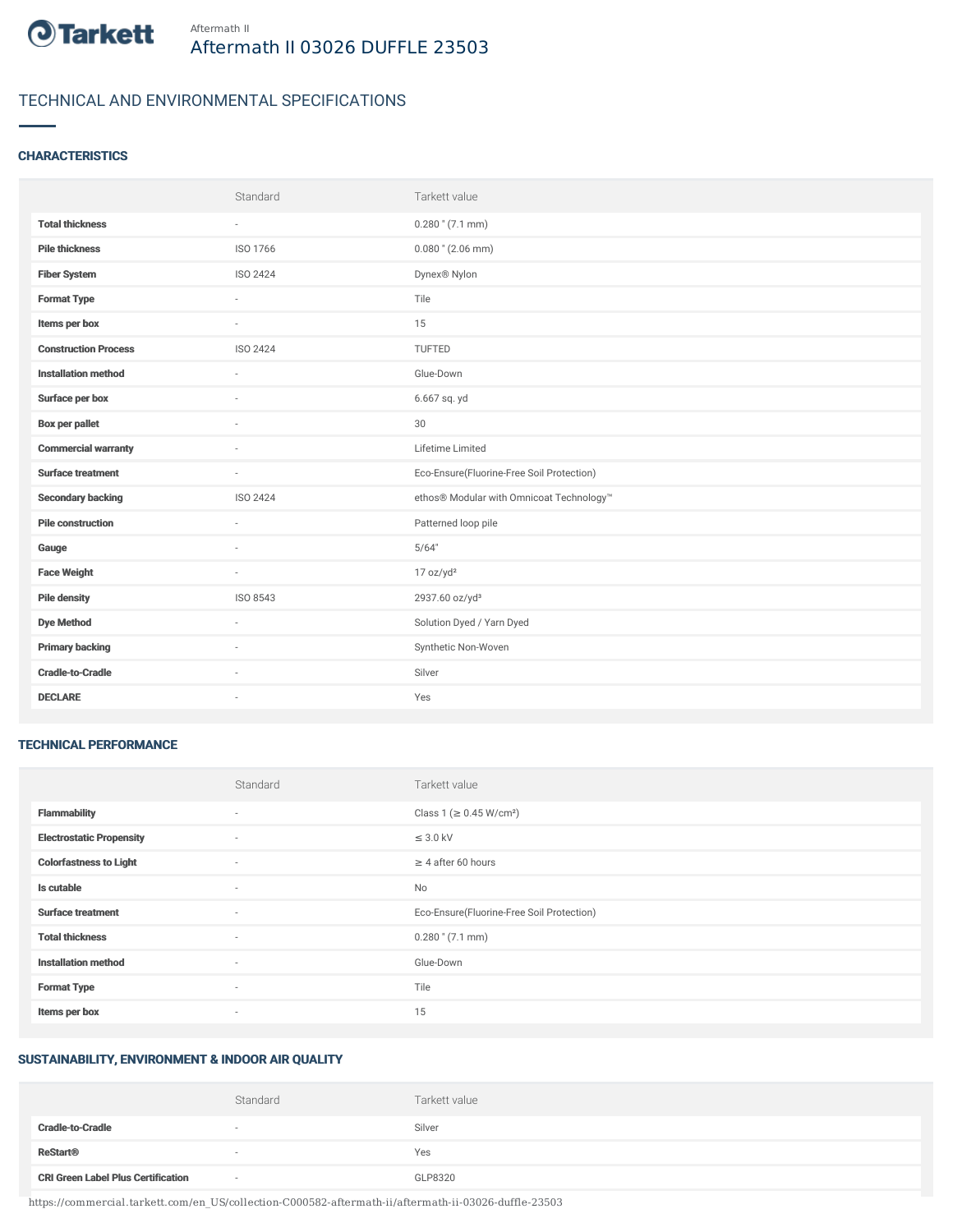

# Aftermath II 03026 DUFFLE 23503

|                                            | Standard | Tarkett value                                                  |
|--------------------------------------------|----------|----------------------------------------------------------------|
| <b>DECLARE</b>                             | $\sim$   | Yes                                                            |
| <b>Recycled Content - Production Waste</b> |          | 24 %                                                           |
| <b>Third Party Certification NSF-140</b>   | $\sim$   | Platinum                                                       |
| <b>Antimicrobial Chemicals</b>             |          | No antimicrobials (EPA Registered pesticides) added to product |
| <b>Post Consumer recycled content</b>      | $\sim$   | 35 %                                                           |

### CHARACTERISTICS & TECHNICAL PERFORMANCE

|                                 | Standard   | Tarkett value                             |
|---------------------------------|------------|-------------------------------------------|
| <b>Total thickness</b>          | ASTM F386  | $0.280$ " (7.1 mm)                        |
| <b>Type of product</b>          | i.         | <b>Textile Flooring</b>                   |
| Length                          |            | $24$ "                                    |
| Width                           | ×,         | $24$ "                                    |
| <b>Pattern</b>                  |            | Aftermath II 03026                        |
| <b>Commercial warranty</b>      | ä,         | Lifetime Limited                          |
| Flammability                    | ASTM E648  | Class 1 (≥ 0.45 W/cm <sup>2</sup> )       |
| <b>Smoke Density</b>            | ASTM E662  | 450 or Less                               |
| <b>Surface treatment</b>        | $\sim$     | Eco-Ensure(Fluorine-Free Soil Protection) |
| <b>Installation method</b>      | ä,         | Glue-Down                                 |
| Pattern type                    |            | Geometric                                 |
| <b>Format Type</b>              |            | Tile                                      |
| <b>Construction</b>             | ×,         | Stratatec® Patterned Loop                 |
| Soil protection                 |            | Application Rate: 2% of Face Weight       |
| <b>Pile construction</b>        |            | Patterned loop pile                       |
| <b>Surface Flammablity</b>      | $\sim$     | Meets CAN/CGSB-4.2 No.27.6/DOC FF 1-70    |
| <b>Electrostatic Propensity</b> | i.         | $\leq$ 3.0 kV                             |
| Gauge                           | $\sim$     | 5/64"                                     |
| <b>Colorfastness to Light</b>   | AATCC 16E  | $\geq$ 4 after 60 hours                   |
| <b>Stitches/Rows per Inch</b>   |            | 8.50 /in                                  |
| <b>Pile thickness</b>           | ASTM D5848 | $0.080$ " (2.06 mm)                       |
| Average pile height             | ÷,         | $0.185$ " (5 mm)                          |
| <b>Pile density</b>             |            | 2937.60 oz/yd <sup>3</sup>                |
| <b>Fiber System</b>             | ä,         | Dynex® Nylon                              |
| <b>Dye Method</b>               | $\sim$     | Solution Dyed / Yarn Dyed                 |
| <b>Secondary backing</b>        | i.         | ethos® Modular with Omnicoat Technology™  |
| <b>Primary backing</b>          | ÷          | Synthetic Non-Woven                       |
| <b>Pattern scale</b>            | ×,         | Large                                     |
| Pattern match                   |            | $\mathsf{No}$                             |
| Pattern repeat length           | i.         | 218.35"                                   |
| Pattern repeat width            |            | 72"                                       |
| Items per box                   | ×,         | 15                                        |